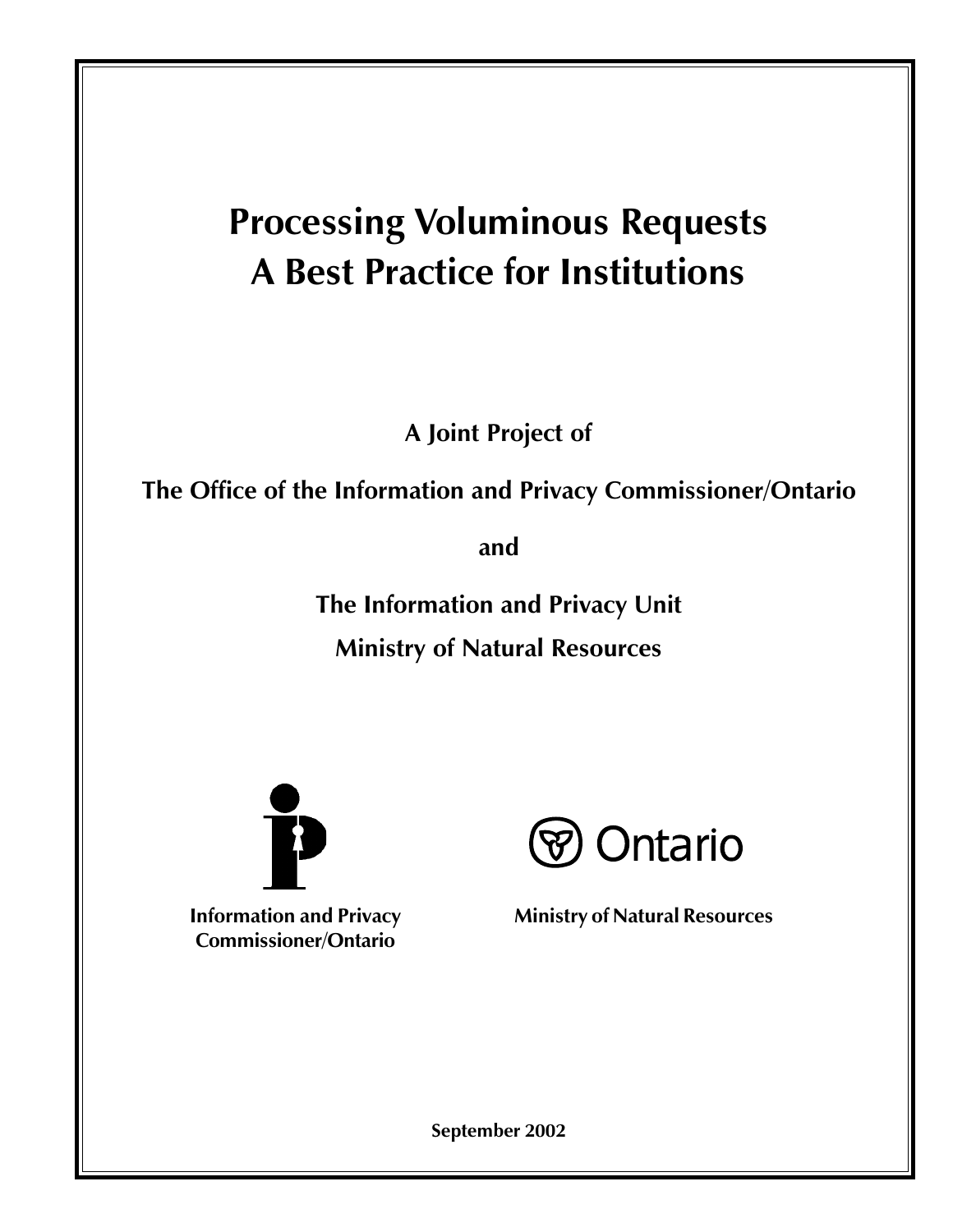The Information and Privacy Commissioner/Ontario would like to acknowledge the work of Laura Lee May, Ministry of Natural Resources and Judith Hoffman, Office of the Information and Privacy Commissioner/Ontario.

This publication is also available on the IPC website.

Cette publication est également disponible en français.



**Information and Privacy Commissioner/Ontario** 2 Bloor Street East, Suite 1400 Toronto, Ontario M4W 1A8 416-326-3333 1-800-387-0073 Fax: 416-325-9195 TTY (Teletypewriter): 416-325-7539 Website: www.ipc.on.ca



**Information and Privacy Unit Ministry of Natural Resources** P.O. Box 7000 Peterborough, Ontario K9J 8M5 705-755-1653 Fax: 705-755-1621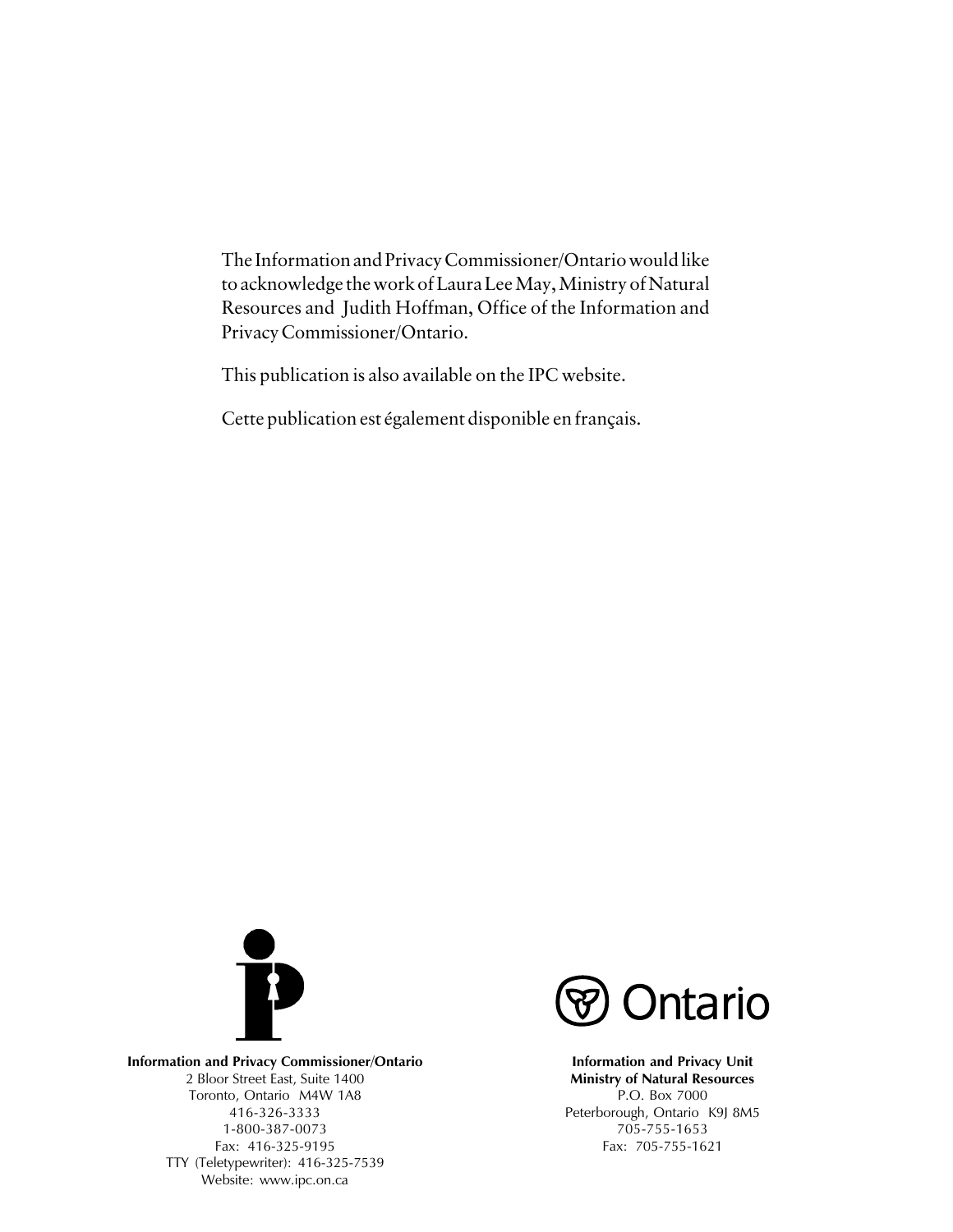# **Table of Contents**

P

 $\overline{\phantom{a}}$ 

| Where appropriate, work with the requester to narrow the request  2              |
|----------------------------------------------------------------------------------|
|                                                                                  |
| Where a fee estimate is issued, it should be accompanied by an interim notice  3 |
|                                                                                  |
|                                                                                  |
|                                                                                  |
|                                                                                  |
|                                                                                  |
|                                                                                  |
|                                                                                  |
|                                                                                  |
|                                                                                  |
|                                                                                  |
|                                                                                  |
|                                                                                  |
|                                                                                  |
|                                                                                  |
|                                                                                  |
|                                                                                  |
|                                                                                  |
|                                                                                  |
|                                                                                  |
|                                                                                  |
|                                                                                  |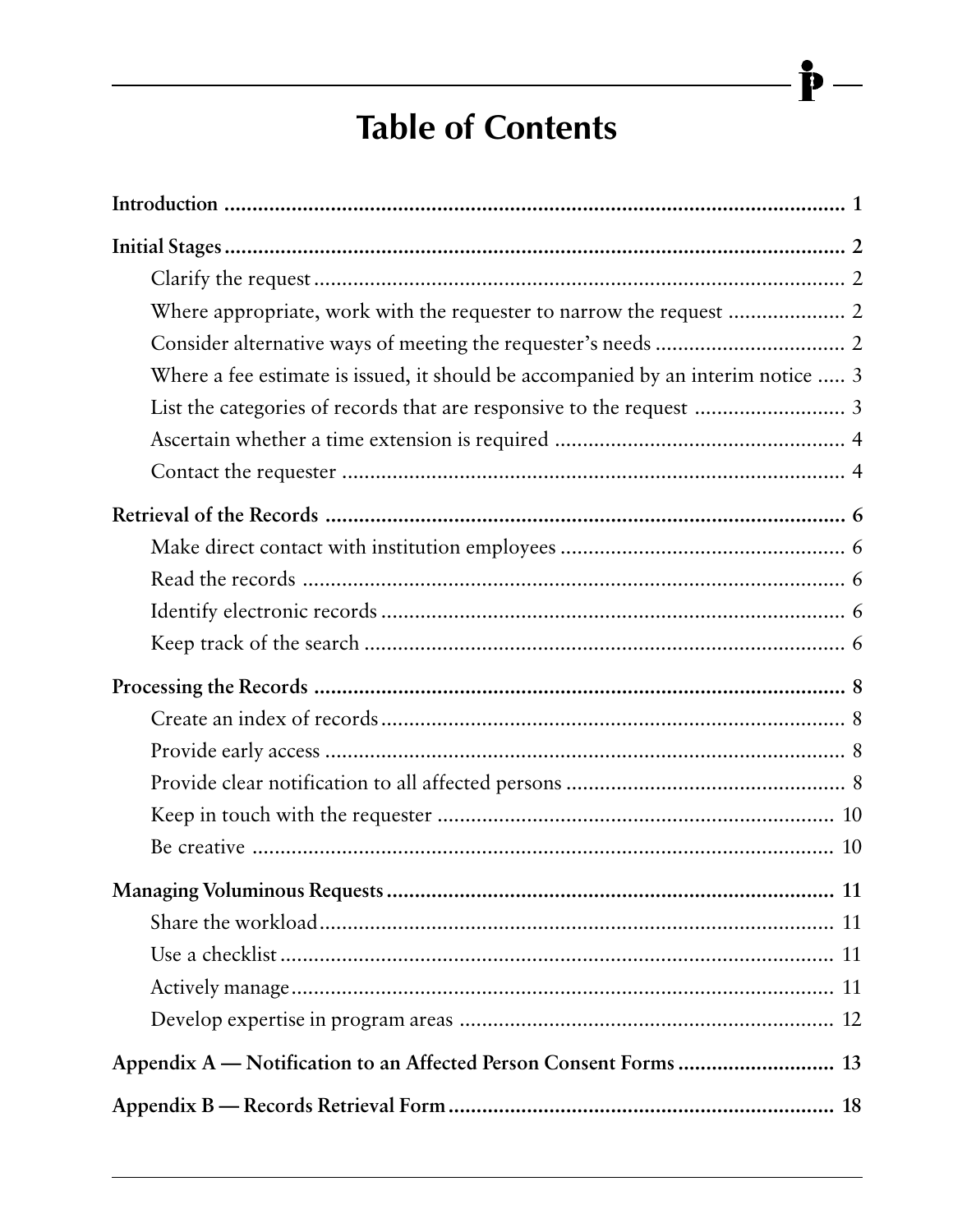## <span id="page-3-0"></span>**Introduction**

At times, requests submitted to institutions under the *Freedom of Information and Protection of Privacy Act* and the *Municipal Freedom of Information and Protection of Privacy Act* (the *Acts*) involve hundreds, sometimes thousands of records, or pages of records. Processing these requests is hard work!

The purpose of this *Best Practice* is to provide some strategies to assist institutions in processing voluminous requests, although some of these suggestions may be applied more broadly. Where sections of the *Acts* have been cited, the provincial section number will be listed first, followed by the municipal section number (e.g., section 27/20).

Handling voluminous requests requires a comprehensive understanding of all aspects of request processing, including the requirements for proper searches, fee estimates, interim notices, final decisions, time extensions and third party notification. This document is not intended to be a detailed procedural guide, but rather a supplement to existing requirements and resources. Additional reference material may be found in the *Information and Privacy Office Manual* published by Management Board Secretariat (MBS *Manual*), *The Freedom of Information Guideline*, other *IPC Practices* as well as IPC orders.1

While not all of the suggestions below can be applied in the context of every voluminous request, they provide a selection of strategies that may be of assistance in varying circumstances.

<sup>1</sup> The MBS *Manual* and the *Freedom of Information Guideline* are available at: www.gov.on.ca/MBS/english/fip. The IPC publications referred to in this document are available on the IPC website at: www.ipc.on.ca.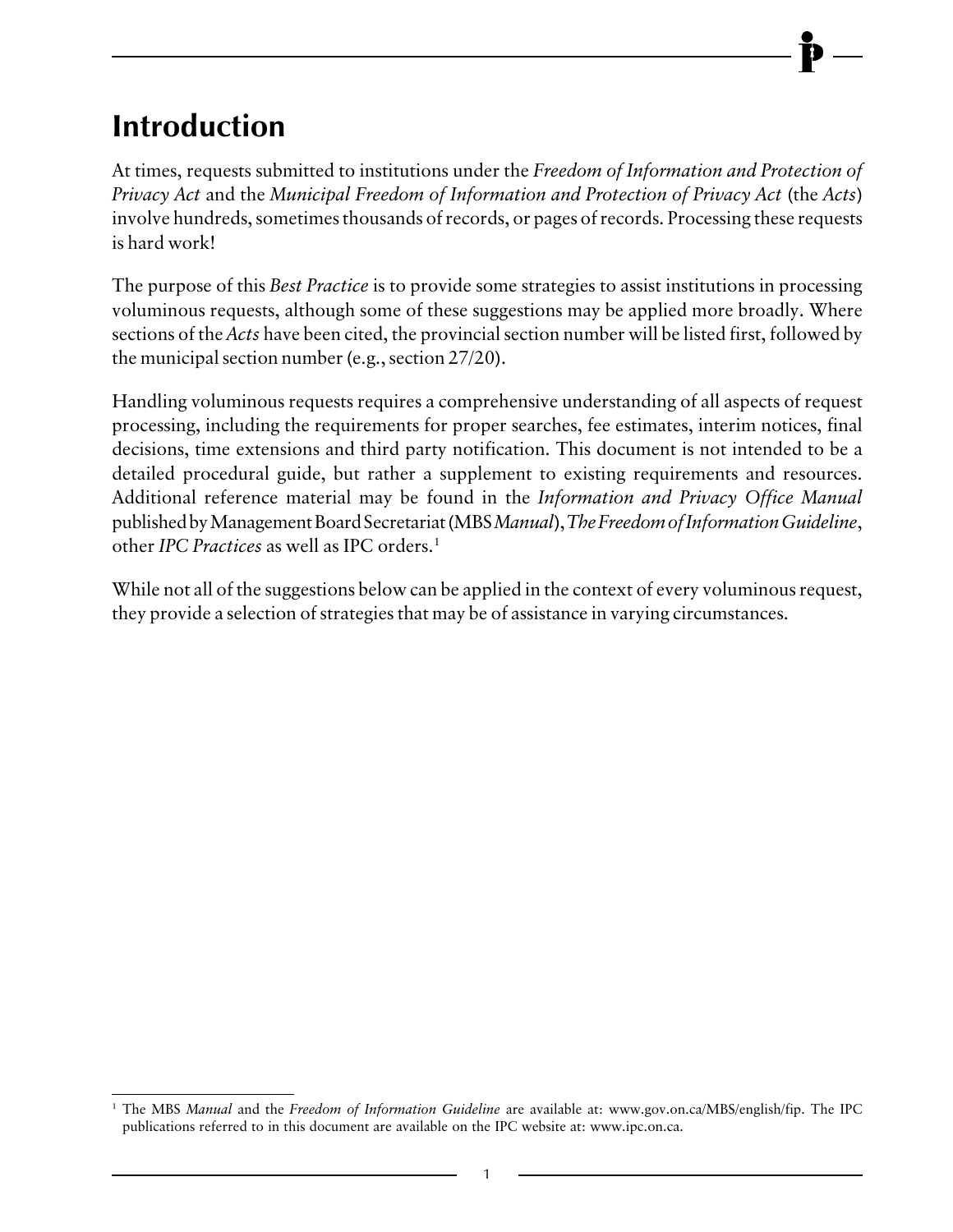## <span id="page-4-0"></span>**Initial Stages**

The initial stages are critical to the successful processing of a voluminous request. The following suggestions may be of assistance in the initial stages.

### **Clarify the request.**

A voluminous request can often involve broad subject areas, and may require clarification before it can be processed. Some effective approaches to request clarification may be found in *IPC Practices Number 15*.

In the case of a voluminous request which is unclear, it may be helpful to quickly obtain a general understanding of the types of records that may be responsive to the request. Identifying what is and is not available in response to the request, through program staff prior to seeking clarification from the requester can be most beneficial. It generally reduces the time needed for clarification by identifying at the outset what information is or is not available and allows the institution to suggest alternatives (e.g., the information may not be available in the format requested but may be available in another format). This step can be accomplished by reviewing record indexes, communicating with program areas and determining whether the records have been the subject of previous requests. Where clarification of a voluminous request is necessary, a general understanding of the categories of records will allow an institution to explore with the requester the types of records being sought.

### **Where appropriate, work with the requester to narrow the request.**

Narrowing a request refers to working with the requester to reduce the scope of the request or the number of records involved. It is especially useful in situations where the voluminous request is very broad and the requester is generally unaware of the types of records the institution might have. It allows the institution to familiarize the requester with the organization, the role the institution would have played in the event around the records they are seeking, and what records the institution may or may not have. With this knowledge, the requester can then decide how to proceed.

### **Consider alternative ways of meeting the requester's needs.**

An institution may wish to explore the possibility of finding other ways of meeting a requester's needs at the outset of a request that may yield voluminous records. For instance, does it appear that the requester has a specific interest that can be addressed in an alternate manner, such as meeting with a particular program area? Can the request be broken into segments and processed in order of importance to the requester? These approaches may benefit both parties by making the request more manageable or, in some cases, by eliminating the need for the request altogether.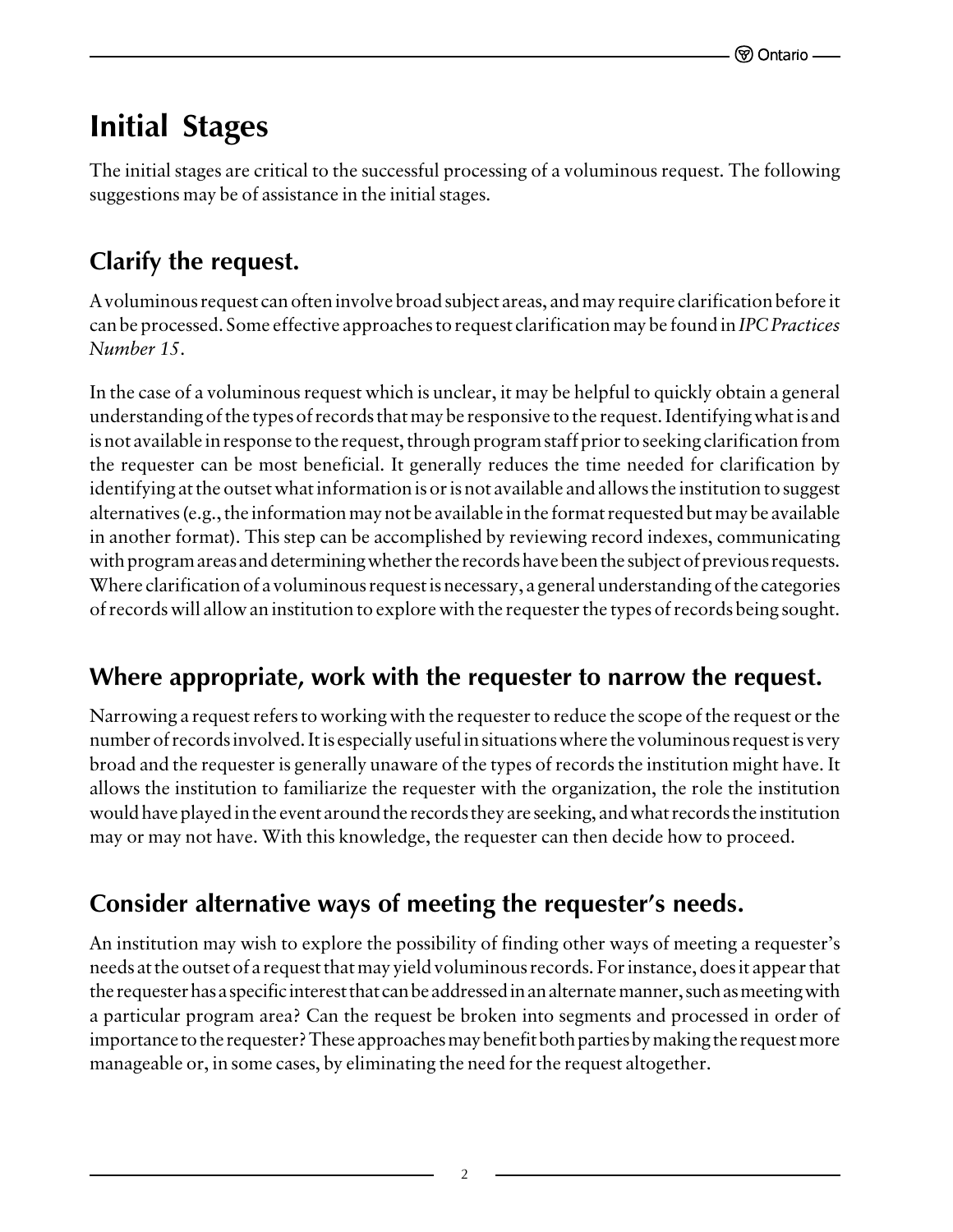#### <span id="page-5-0"></span>**Where a fee estimate is issued, it should be accompanied by an interim notice.**

A fee estimate is usually issued before the completion of a voluminous request, particularly where general records form the subject of the request. That is because search fees usually comprise a large component of the fee estimate. (Please bear in mind that search fees cannot be charged where a requester is seeking access to his/her own personal information.) Where a fee estimate is issued, an institution may request a fifty percent deposit before proceeding with the request.

Where the institution provides a fee estimate of \$100.00 or greater, the estimate should be accompanied by an interim notice.<sup>2</sup> An interim notice provides the requester with an indication of whether access is likely to be granted in whole or in part, and what exemptions are likely to apply to the records. This information assists the requester to determine whether he/she wishes to proceed with the entire request. While the fee estimate can be appealed, the interim notice is not an access decision under the *Act* and not subject to appeal. (Only a final access decision can be appealed.)

In these circumstances, a fee estimate/interim notice is arrived at by either:

- conducting a representative sampling of the records; or
- consulting with employees of the institution who are familiar with the type and content of the records.

#### **List the categories of records that are responsive to the request.**

While conducting a representative sampling or consulting with knowledgeable employees about the records, compile a description of the categories of records that are responsive to the request (e.g., correspondence, news clippings, briefing notes and studies). If possible, break records down into sub-categories. For example, correspondence may include correspondence between the requester and the institution, correspondence between institutions, etc.

Include the list of record categories as part of the fee estimate/interim notice. Providing the requester with a list of record categories at the onset may allow him/her to narrow the scope of the request by eliminating records that are of no interest.

The decision letter should invite a requester to review the categories of records and eliminate any that are of no interest. The more detailed and precise the categories are, the greater the likelihood the requester will take some of them off the table!

<sup>&</sup>lt;sup>2</sup> The principles governing the issuance of a fee estimate/interim notice were introduced in IPC Order 81.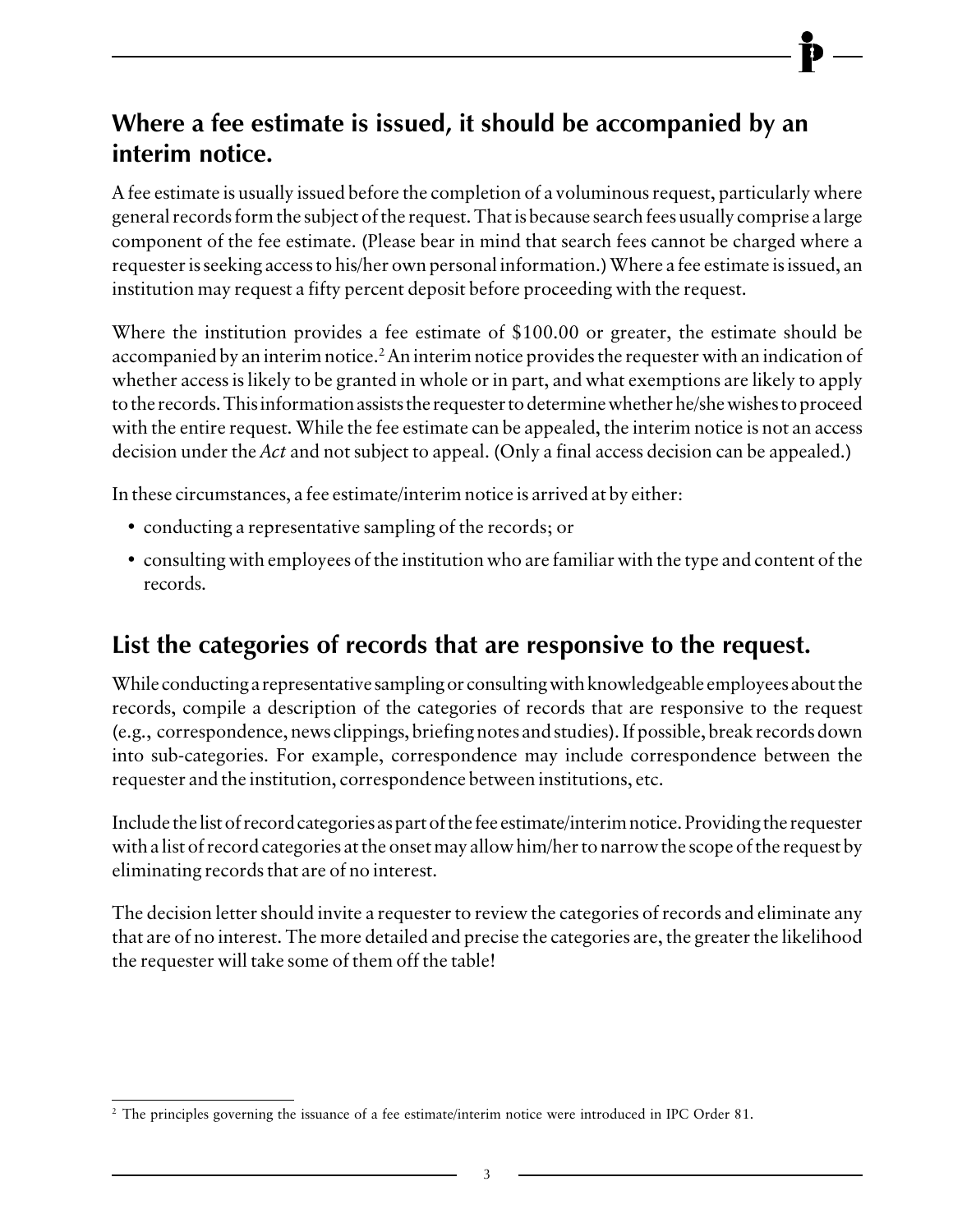#### <span id="page-6-0"></span>**Ascertain whether a time extension is required.**

Time extensions may be issued in accordance with sections 27/20 of the *Acts* where:

- the request is for a large number of records or necessitates a search through a large number of records **and** meeting the time limit would unreasonably interfere with the institution's operations; or
- consultations with a person outside the institution are necessary to comply with the request and cannot reasonably be completed within the time limit.

Time extensions must be issued before the  $30<sup>th</sup>$  day of processing the request. An institution must issue a final decision by the end of the extended time period. Time extension decisions may be appealed to the IPC.

### **Contact the requester.**

It is important for an institution to establish a rapport with the requester during the early stages of processing a voluminous request. Working together with the requester can often save time and effort, expedite request processing and may help avoid an unnecessary appeal. As noted above, immediate contact with the requester is required for request clarification and if early narrowing or alternative resolution is attempted. The following suggestions may be of additional assistance.

#### **Provide advance notice of the fee estimate.**

As fee estimates for voluminous requests are usually high due to search fees, it is recommended that an institution contact the requester prior to issuing the fee estimate/interim notice to let him/her know what to expect and why.

#### **Work with the requester to see if the request can be narrowed or if there are alternative ways of addressing the requester's needs.**

Although there is a 30-day period in which to appeal the fee estimate once it is issued, an institution should take advantage of this window and invite the requester to narrow the scope of the request. The list of record categories accompanying the fee estimate/interim notice may help a requester identify records that can be eliminated. The possibility of finding alternative ways of addressing the requester's needs can also be explored. Meeting directly with the requester while processing a voluminous request is often an effective strategy.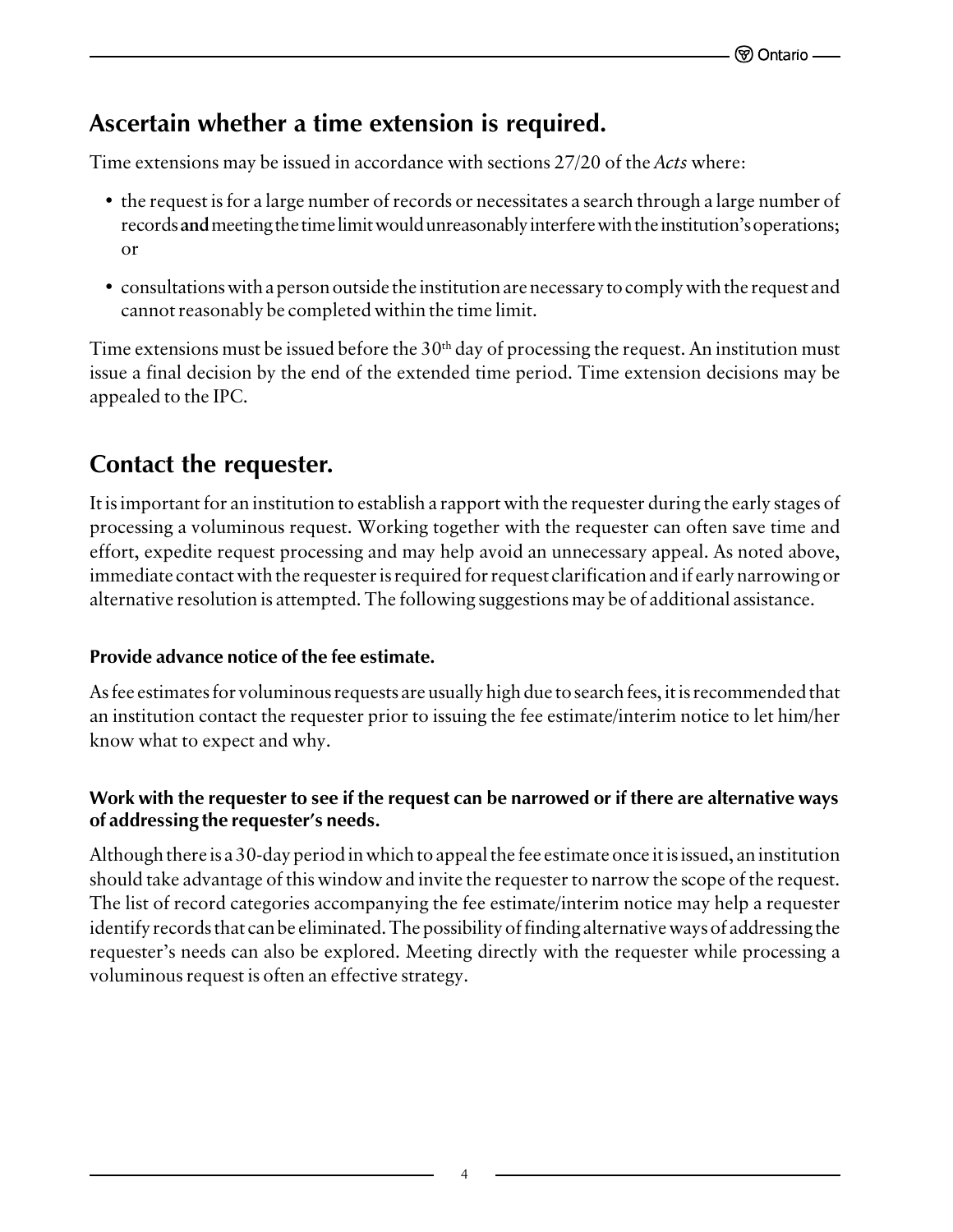#### **Allow the requester to address questions about the records directly with program areas.**

Where the requester has questions about the records, it is recommended that the employee who is most knowledgeable about the records communicate directly with the requester. This may not only be beneficial when initially clarifying the request, but also after the fee estimate/interim notice has been issued.

#### **Address possible time extensions.**

Contact with the requester at this stage may also provide an opportunity to address a time extension if the institution intends to issue one. The institution and requester may be able to agree on an extended period for processing the request, thereby avoiding an appeal on this issue.

#### **Explore staged processing.**

Where an institution has issued a time extension, or intends to do so, processing the request in stages is often an effective strategy that can benefit the institution and the requester. The parties may be able to assess the requester's priorities and reach an agreement.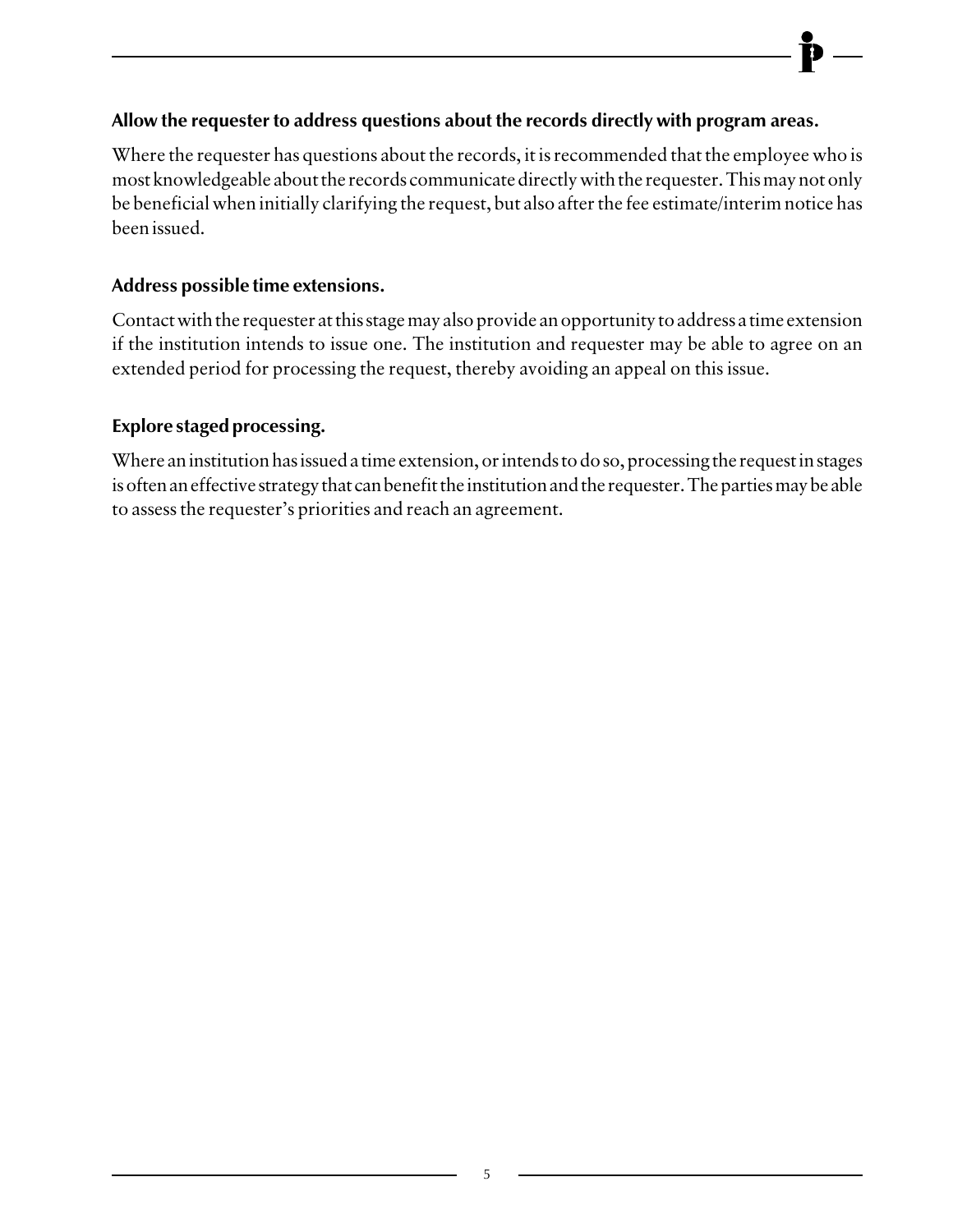## <span id="page-8-0"></span>**Retrieval of the Records**

Even where a request yields voluminous records, the requester may still appeal on the basis that **additional** records exist. In addition to usual search procedures (i.e., reviewing record indexes and identifying specific files and databases that should be searched), the following tips may assist in conducting a comprehensive search for records at the outset so that an appeal of this nature can be avoided.

### **Make direct contact with institution employees.**

Where record holdings of specified employees are being requested, contact should be made directly with those individuals to ensure that the search for records is complete.

The requester may seek a broad range of records relating to an activity, such as a meeting. Directly contact individuals who attended the meeting to establish whether all responsive records have been identified.

#### **Read the records.**

At times, references in the records themselves may reveal the existence of other records that are responsive to the request. Ensure all attachments referred to in the records are accounted for.

### **Identify electronic records.**

In some cases, an institution will have to include the identification of electronic records in its search parameters. For instance, electronic records may be specified in a request or responsive to generally worded requests for "all records" relating to a particular matter.

### **Keep track of the search.**

Keeping notes of the steps taken in the search for records may save time down the road, particularly in the event of an appeal on this issue. Creating a search/retrieval form to be completed by staff co-ordinating or conducting the search helps ensure the information required is recorded and readily available, in the event of an appeal.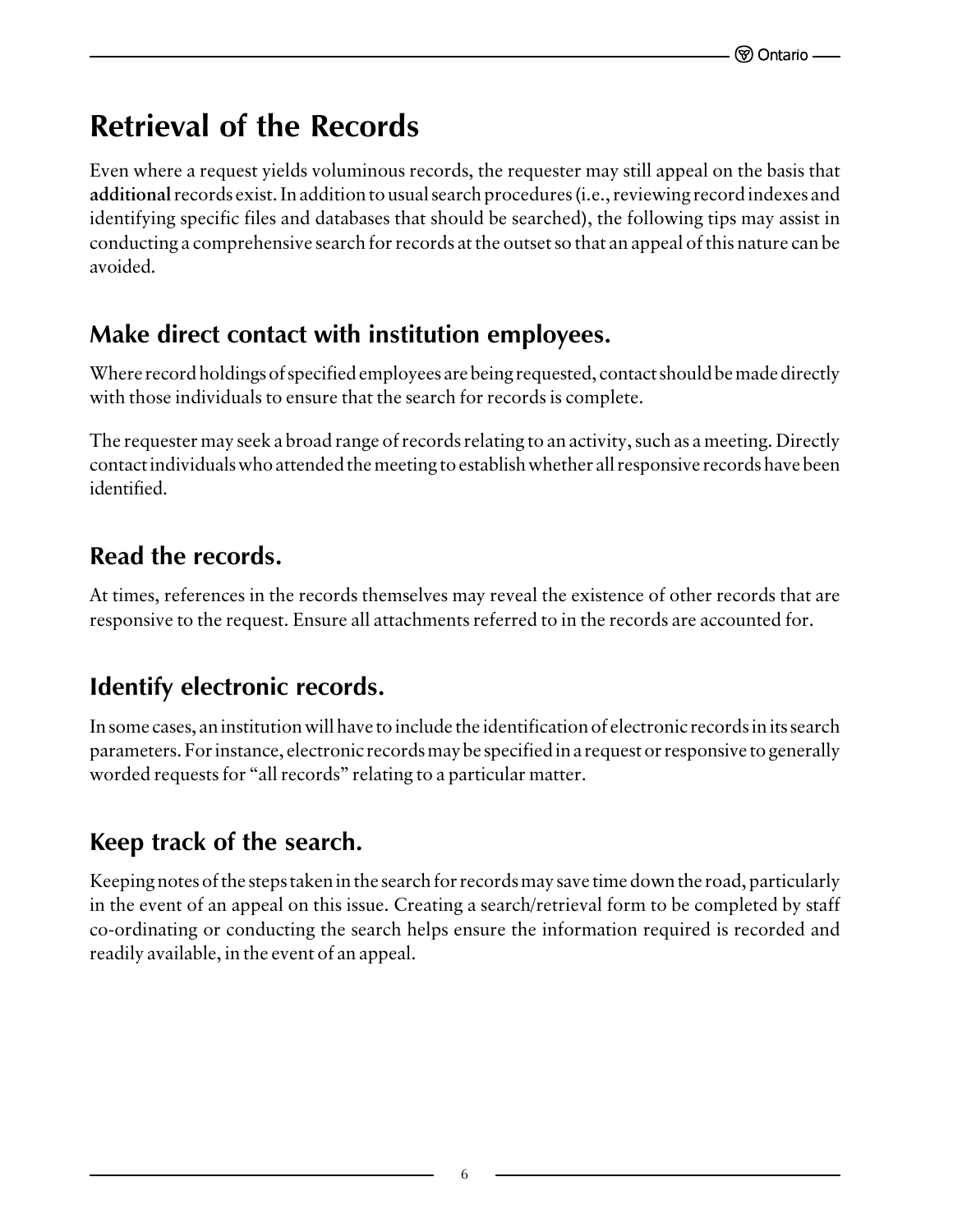The following search details are useful to note:

- who conducted the searches;
- locations searched, including types of files searched;
- amount of time spent;
- who was contacted in the course of the search;
- results of the searches; and
- details of record destruction if the records no longer exist.

The search/retrieval form can also provide the wording of the request, along with some general direction (e.g., the definition of a record and a summary of what does and does not qualify as search time). See Appendix B for a sample of the form used by the Ministry of Natural Resources.

If the records are being retrieved manually, ask the program area to make a duplicate copy at the same time they make a copy to provide to the Co-ordinator's (FIPPA) office. This will save time for FIPPA staff later in the process. If your FIPPA office processes records electronically, advise program areas to send you the originals for scanning. Whichever method of retrieval is used, stress the importance of receiving complete and organized records, including the identification of duplicate records.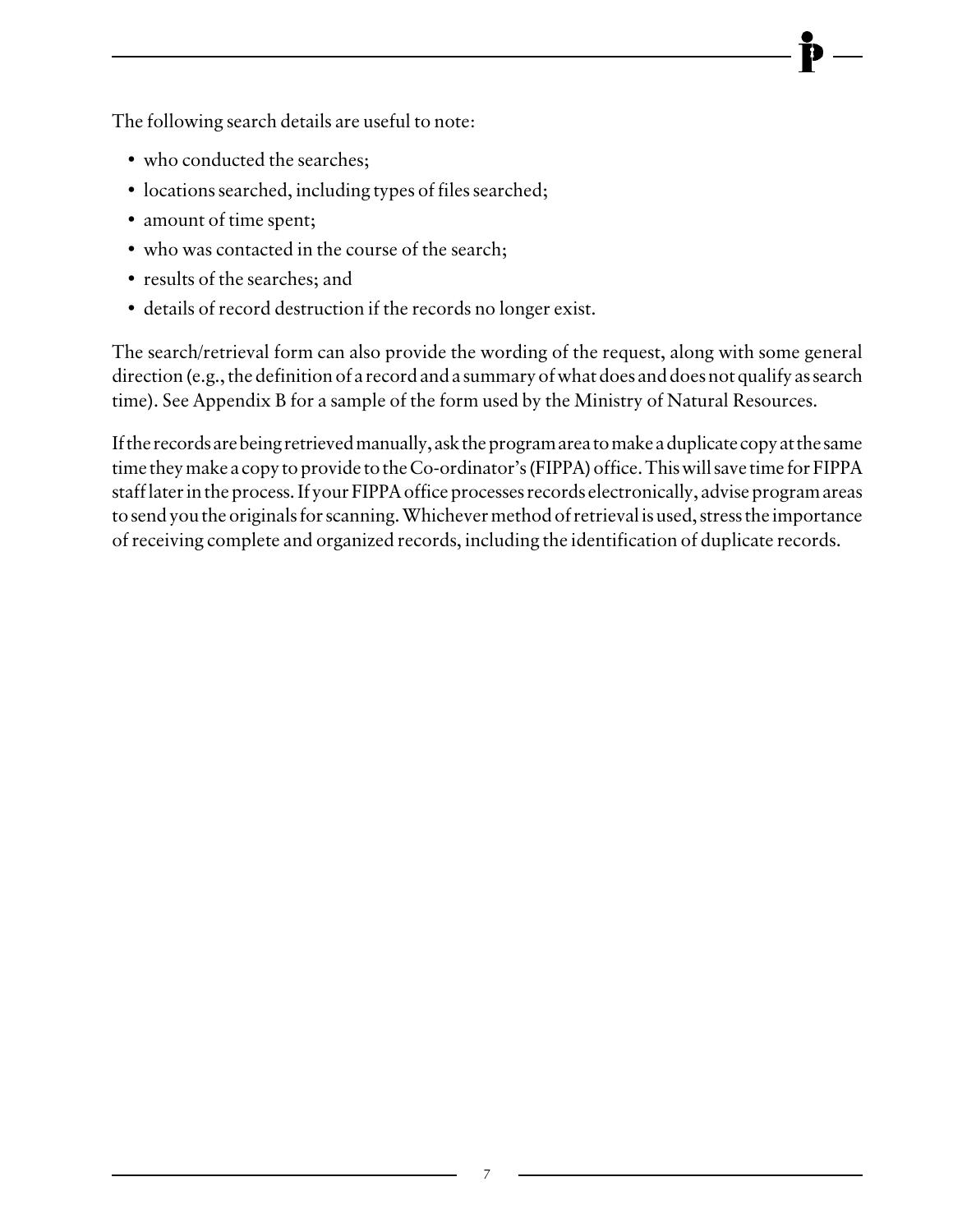## <span id="page-10-0"></span>**Processing the Records**

In addition to statutory requirements, the following strategies may assist in processing the request to completion in a systematic way, once the records have been identified and retrieved.

#### **Create an index of records.**

An index of records can benefit the institution, the requester and the IPC in the event of an appeal. An index assists in keeping track of all records and the decisions reached for each of them, and has proven to be a very effective appeal mediation tool. Where an index is created, it is recommended that it be provided to the requester along with the final access decision.<sup>3</sup>

Records may be indexed in a variety of ways. One option that has often been helpful in large requests is setting out records by category. For example, an institution may wish to designate briefing notes as Category A, with corresponding record numbers A-1, A-2, A-3; correspondence with other institutions as Category B, with records B-1, B-2, etc.

Indexing by chronological order may also be appropriate for a request, and has been found to be particularly helpful in identifying duplicates when organizing records from a number of different program areas.

#### **Provide early access.**

Where access is being granted to records, it is recommended that institutions not wait to provide access to them until the entire request is processed. Early disclosure of some records may assist the requester and allow the institution to focus on the remainder of the request. When doing this, it is important to keep a detailed account of the particular records released.

### **Provide clear notification to all affected persons.**

Where an institution intends to grant access to records that affect another person's interests, it must provide notification under sections 28/21 of the *Acts*. Unless a time extension has been issued, notification of affected persons must occur within the first 30 days of request processing.

An institution intending to grant access must provide notification when: (a) it believes the record might contain a trade secret or commercial, technical, financial, scientific information affecting third party interests upon disclosure (sections 17/10 of the *Acts*), or (b) the record contains personal information that an institution believes might constitute an unjustified invasion of personal privacy if disclosed (sections 21/14 of the *Acts*).

<sup>3</sup> The IPC may require institutions to provide a detailed index during the course of an appeal. Refer to the IPC's *Code of Procedure*, section 10.02.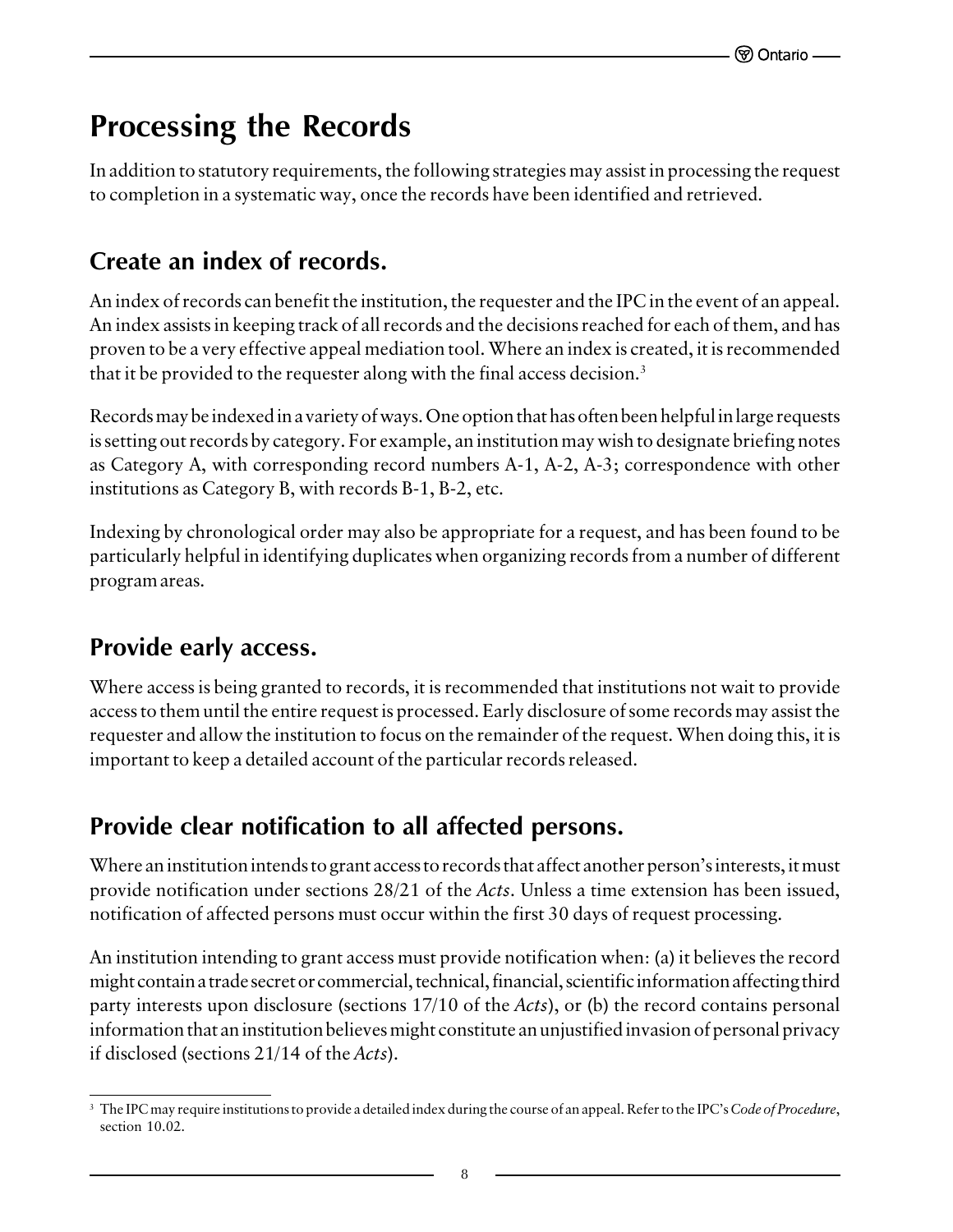The following suggestions may assist in notifying an affected person.

#### **Issue a clear notification letter.**

The notification letter should explain the records at issue, whether an institution believes sections 17/10 or 21/14 of the *Acts* apply, and set out the affected person's onus, particularly in relation to commercial, technical, financial, scientific or trade secret information.

Sample notification letters with corresponding letters to requesters are provided in the MBS *Manual*. In addition, the IPC has published a supplement to assist with third party notification in *IPC Practices Number 5*.

Where possible, a package of records relating to each affected person should accompany the notification letter — it is the best way to obtain the person's views on disclosure.<sup>4</sup> Records which most readily lend themselves to this practice are those which have directly emanated from the affected person (i.e., the individual's own witness statement or a corporate entity's own documents). If you decide to send a record package that has not originated from the affected person, take care only to provide copies of the particular information relating to the affected person.

At a minimum, the notification letter should include a description or listing of the records relating to the affected person. Whichever method you use, be clear about your intended decision, especially as it relates to partial access. In the latter instance, it may also be appropriate for the institution to provide verbal elaboration or explanation of the information relating to the affected person so that an informed decision on disclosure can be made.

#### **Use a consent form.**

The use of a consent form may expedite the notification process as it simplifies the response procedures for an affected person. Sample consent forms for an affected person are provided in Appendix A of this document and can be customized.<sup>5</sup>

A consent form, in conjunction with a record package described above, may not only expedite the notification process, but may also encourage the affected person to at least consider partial access as an alternative to complete denial. For example, where the affected person consents to the disclosure of some information, a package of material provides the person with an opportunity to indicate directly on the records what information should be withheld, provide consent to partial disclosure to the records as indicated and return the records showing suggested severances, along with the consent form, to the institution for easy reference.

<sup>4</sup> Record packages may also expedite other consultation processes, for instance, where an institution wishes to obtain the views of institutions or governments under section 9 of the municipal *Act*.

 $5$  The sample consent forms have been adapted, with thanks, from the consent form used by the former Ministries of the Solicitor General and Correctional Services, now the Ministry of Public Safety and Security.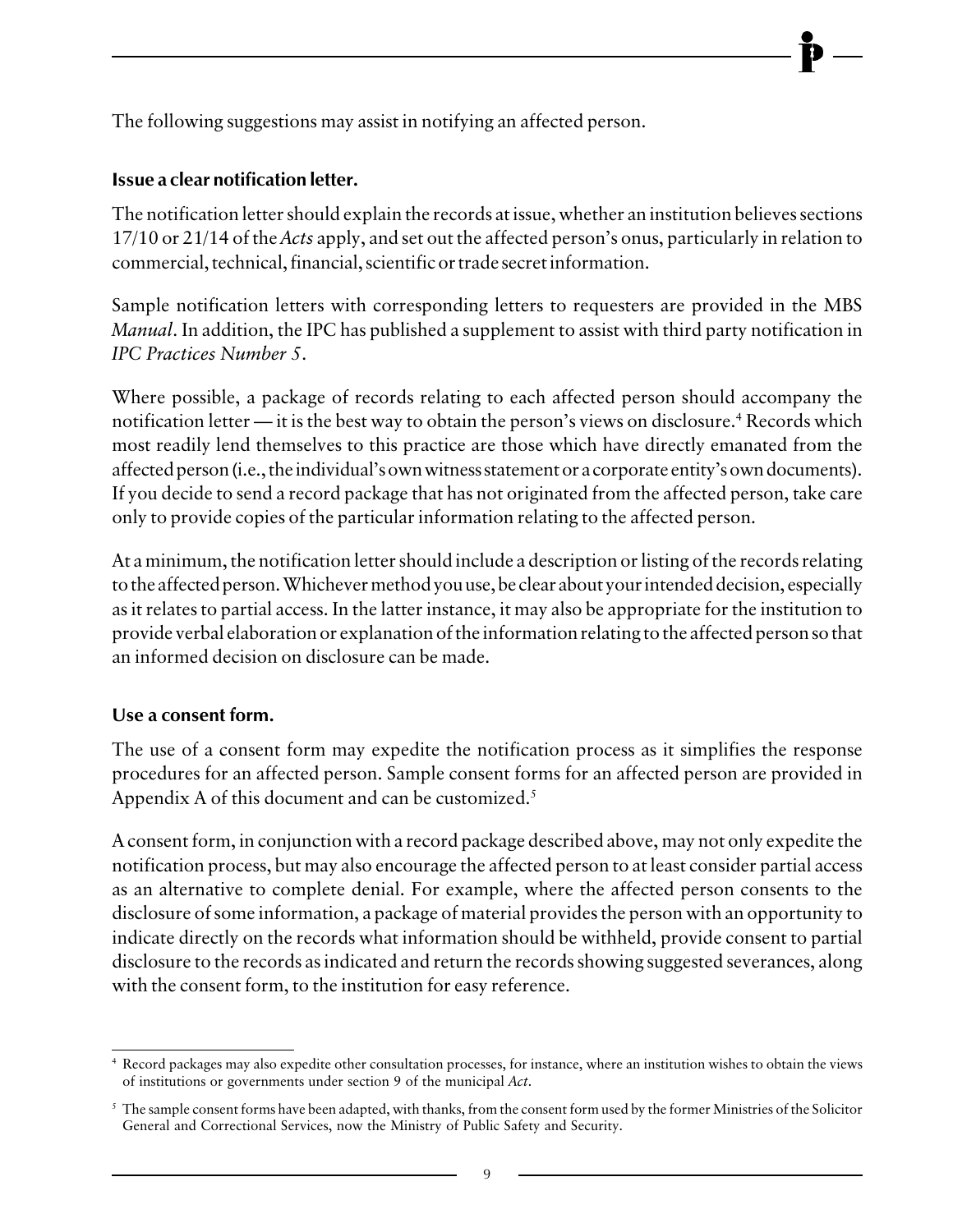#### <span id="page-12-0"></span>**Monitor the notification.**

Once a notification letter has been sent to an affected person, it is important to monitor the response because there are 30 days after notification in which to issue a decision. Some case management systems enable institutions to keep track of this process.

#### **Keep in touch with the requester.**

There may be additional opportunities during all stages of processing a voluminous request to eliminate records, address issues that arise and keep the requester apprised of the status of the request.

#### **Be creative.**

A creative approach to processing a voluminous request may benefit both the institution and the requester. Record descriptions, the provision of indexes, staged processing, face-to-face meetings with the requester and attempts to resolve issues are all effective ways of working through this type of request. In some circumstances, an institution has allowed a requester to review documents in person to determine what copies he/she really needs, avoiding unnecessary expense for both parties. IPC Order MO-1494 has clarified that this activity is an option **after** an institution has made a decision to grant access to records or parts of records.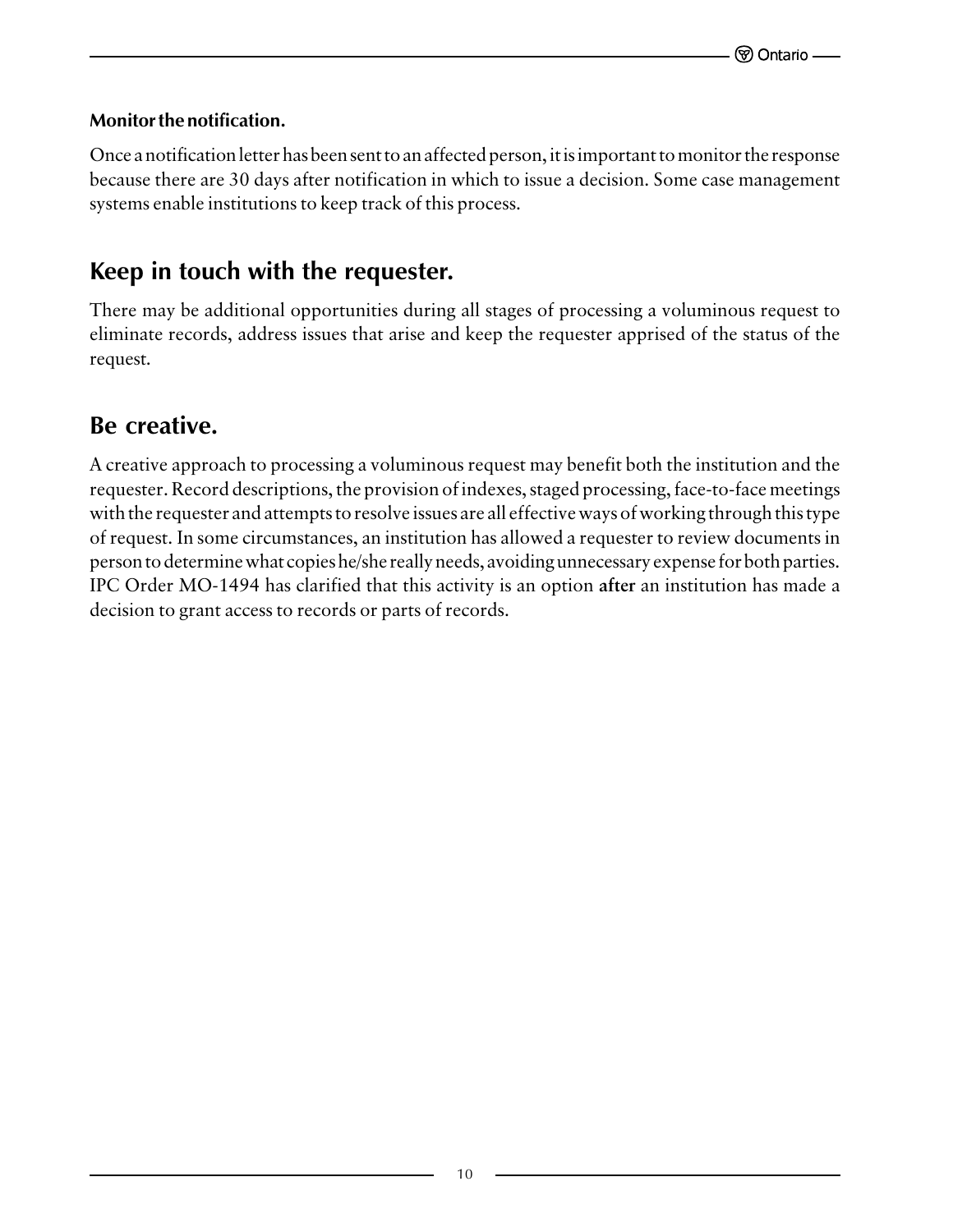## <span id="page-13-0"></span>**Managing Voluminous Requests**

The *Freedom of Information Guideline* offers some effective planning strategies to address the management of voluminous or difficult requests. Early identification of these types of requests is important, as it allows timely consideration of various factors including whether there is a need for additional resources or staff.

The following strategies may also be of assistance:

### **Share the workload.**

One way to ease the pressure of processing a voluminous request is to temporarily assign an additional staff member(s) to help out. A team or "buddy" approach is highly recommended in this instance, and may be helpful at any stage of processing — in program areas or in the office of the Freedom of Information and Privacy Co-ordinator. Using short-term contract staff or external consultants with freedom of information expertise may also be a useful option in some circumstances. Whichever you choose, it is important to ensure continuity and consistency in processing. Even though other staff may assist, assign overall responsibility to one staff member at the outset. Avoid passing the file from one person to another.

### **Use a checklist.**

A checklist, log or guide which sets out the steps involved in processing a voluminous request and target dates may be a useful tool for taking this request to completion. Checklists can be developed for the Co-ordinator's office as well as program area staff. By setting out a clear process, a checklist may assist with a prompt start and reduce the tendency to feel overwhelmed when a request is received. The checklist is also a good indicator of progress and can be of assistance in determining whether a reallocation of or additional resources is required.

### **Actively manage.**

While each request file requires some degree of management and co-ordination, a voluminous request may require closer contact with program areas in order to prevent undue delays. The initial stages of the request process have the potential to break down if program area staff does not have sufficient expertise with fee estimate/interim notice preparation in this context. In addition, other issues such as technological "glitches" or consultations with other institutions have the potential to break down the request process.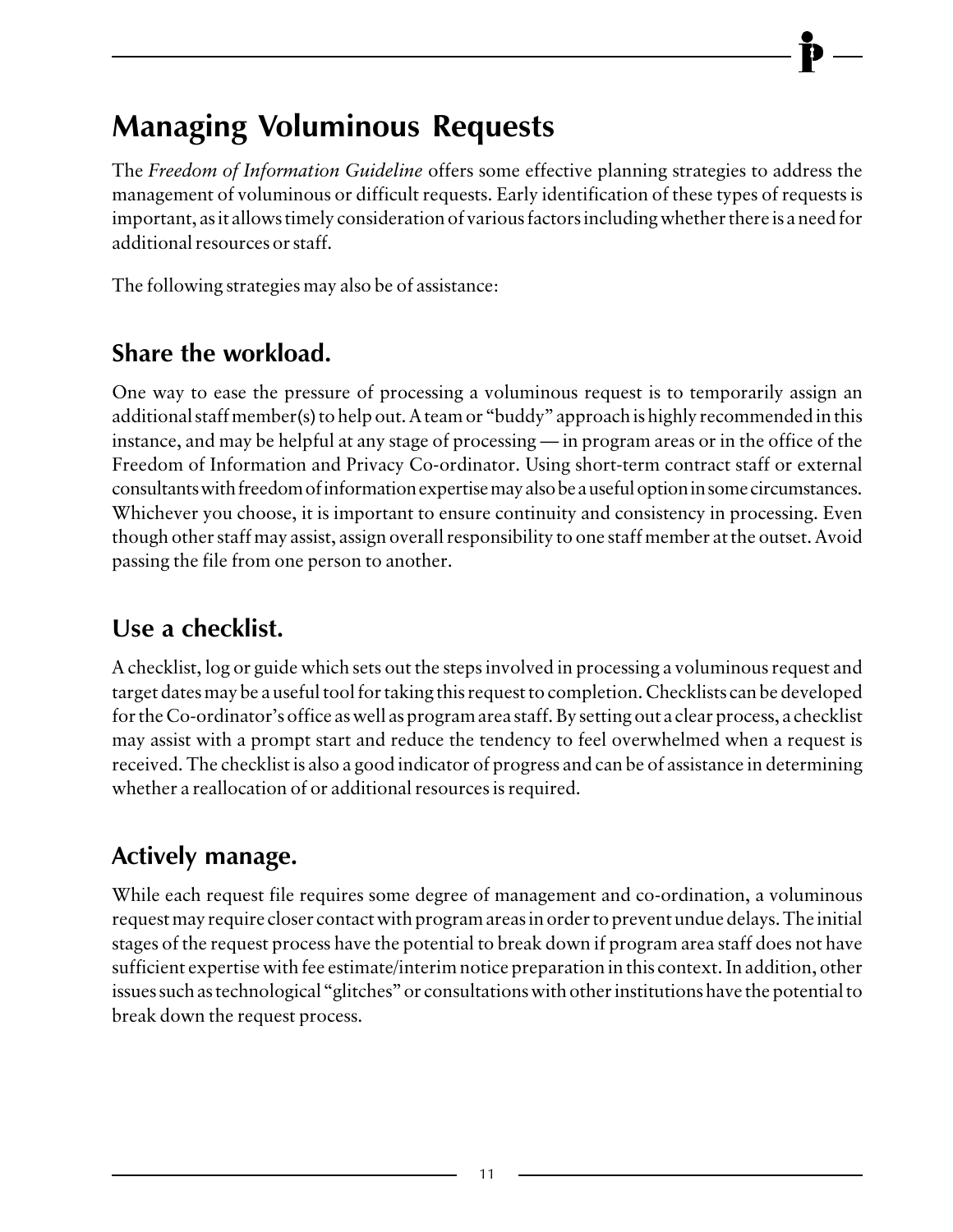<span id="page-14-0"></span>It is therefore suggested that staff from the office of the Co-ordinator actively monitor and liaise with program areas to ensure that timelines are met and to provide any necessary guidance along the way. Where possible, it is suggested that the Co-ordinator's staff be prepared to assist on-site with tasks such as representative sampling. This type of assistance may expedite processing where, for instance, program area staff is inexperienced.

#### **Develop expertise in program areas.**

As a general rule, it is important to have designated contacts throughout the organization. These contacts, who have a good understanding of the *Act*, can act as a conduit between the Co-ordinator's office and ministry staff. As noted, it is particularly important that program area staff know how to deal with a voluminous request. A suggested practice is for program areas to pre-assign individuals who are responsible for processing or assisting with a voluminous request. These individuals should be trained in advance by the Co-ordinator's office on the requirements of processing a voluminous request (e.g., how to conduct representative sampling).

In conclusion, it is evident that a request yielding voluminous records is challenging to process. However, there is no need to panic! A measured, strategic approach will assist in effectively disposing of this type of file.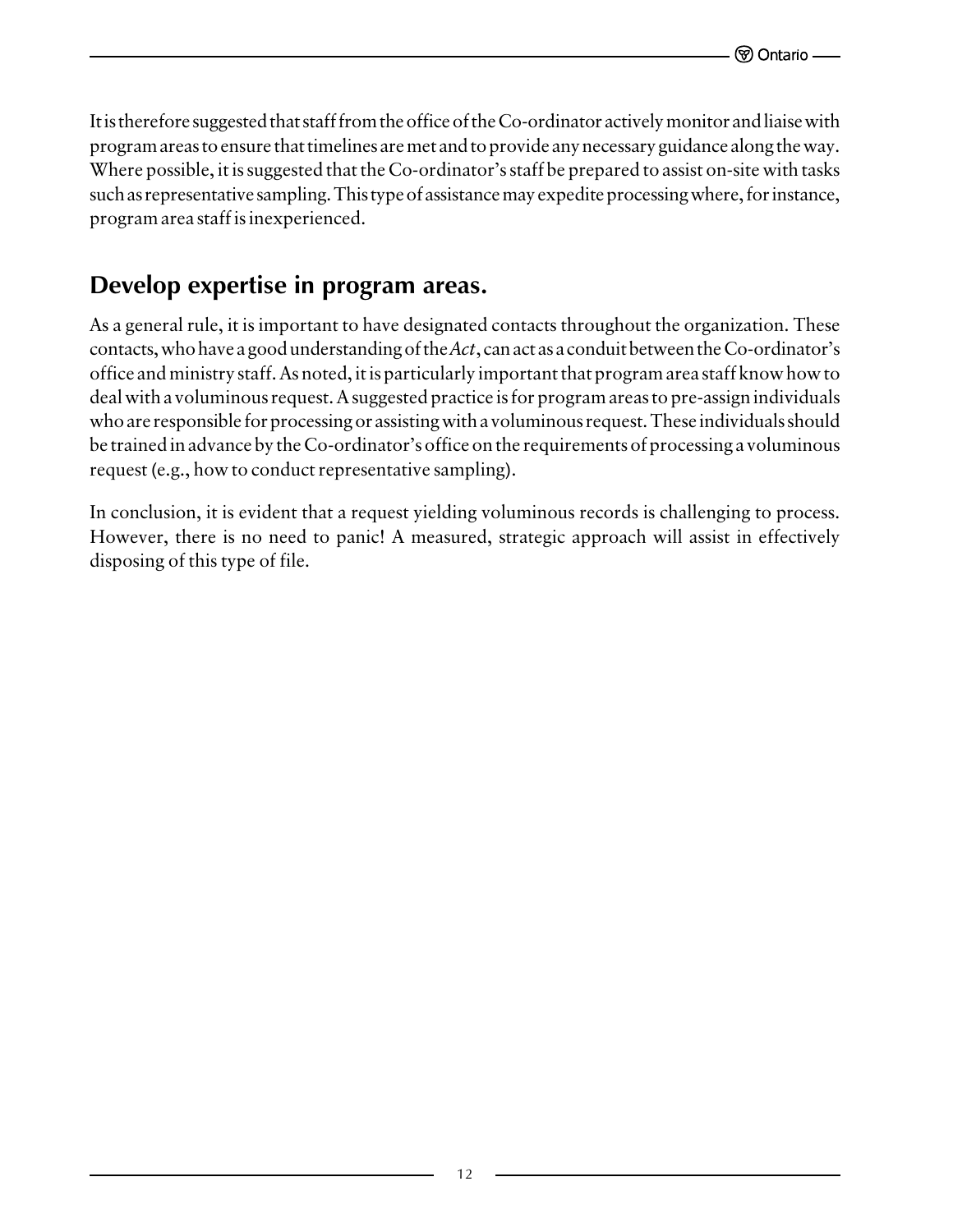## <span id="page-15-0"></span>**Appendix A — Notification to Affected Persons Consent Forms**

The following consent forms illustrate the type of form that should accompany the notification letter to an affected person. The notification letter will provide background information and explain the statutory requirements. Where a consent form is used, you may wish to include an explanatory sentence in the cover letter, such as the one below:

A consent form is enclosed for your convenience. Please complete it and return it to this office by [date].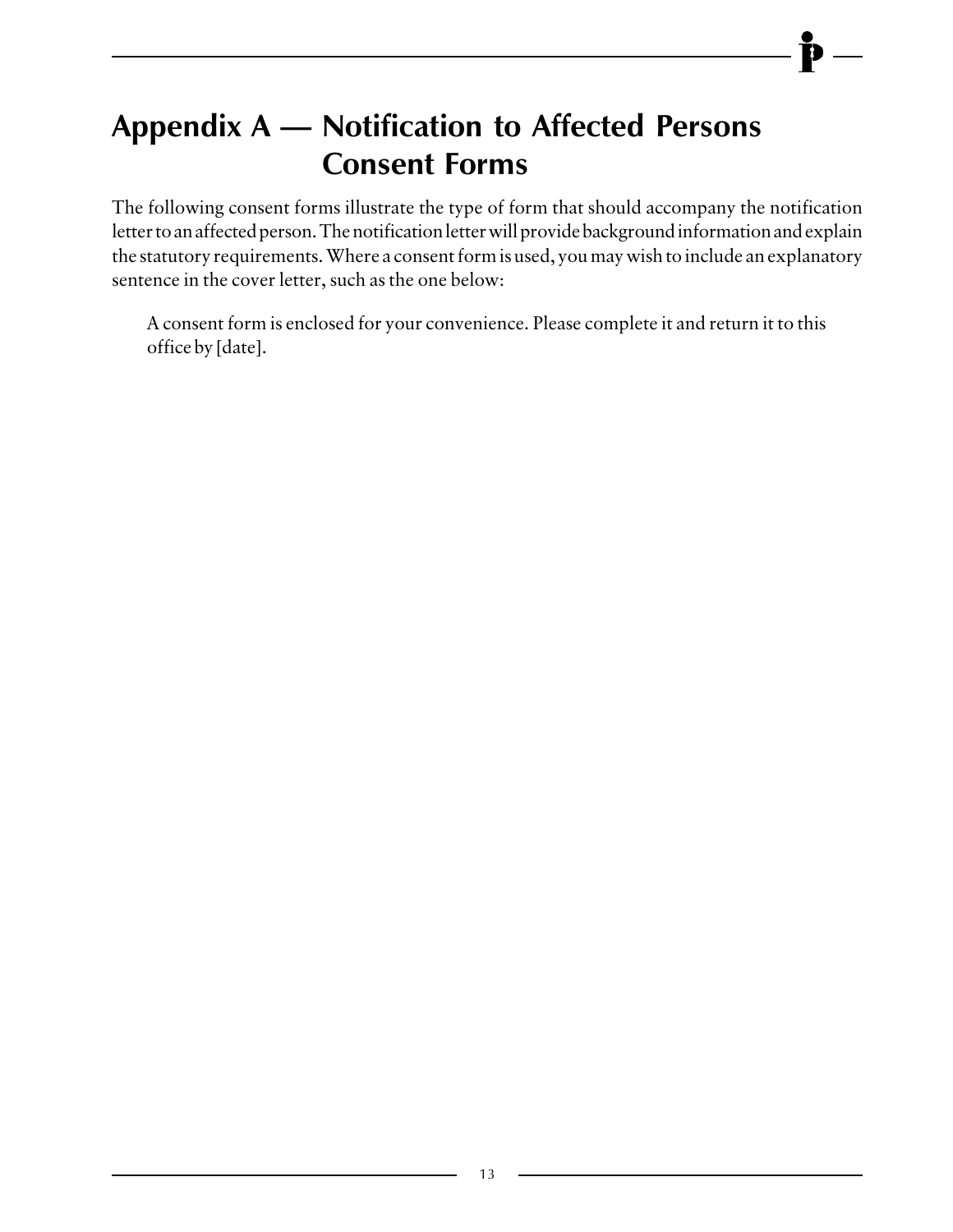### **Response from an affected person where personal information is contained in the records.**

| <b>Consent Form</b>                                                                                                                                                                                                                                                                                                                            |
|------------------------------------------------------------------------------------------------------------------------------------------------------------------------------------------------------------------------------------------------------------------------------------------------------------------------------------------------|
| Please check the appropriate box below, sign this form and return it to this office by [date]. You<br>may include any additional comments in the area indicated.                                                                                                                                                                               |
| Request No. [1234]                                                                                                                                                                                                                                                                                                                             |
| To:<br>[Name/Address of Institution]<br>[Record description - optional]                                                                                                                                                                                                                                                                        |
| 1. I consent to the release of the personal information relating to me contained in the<br>records as described [and/or provided] in your letter to me dated [insert date].                                                                                                                                                                    |
| 2. I consent to partial release of the personal information relating to me contained in the<br>records. Note: If you choose this option, please describe the personal information you<br>do not wish released, or [highlight this personal information in the copies of the<br>records provided and return these copies along with this form]. |
| 3. I do not consent to the release of any personal information relating to me in the records.                                                                                                                                                                                                                                                  |
| Explanation/Comments (You may also write on the back of this form if additional space is required.)                                                                                                                                                                                                                                            |
|                                                                                                                                                                                                                                                                                                                                                |
|                                                                                                                                                                                                                                                                                                                                                |
|                                                                                                                                                                                                                                                                                                                                                |
|                                                                                                                                                                                                                                                                                                                                                |
| Signature:<br><u> 1989 - Johann Barn, mars ann an t-Amhainn an t-Amhainn an t-Amhainn an t-Amhainn an t-Amhainn an t-Amhainn an </u>                                                                                                                                                                                                           |
| Print Name:                                                                                                                                                                                                                                                                                                                                    |
| Address:<br><u> 1989 - Johann Barn, amerikansk politiker (d. 1989)</u>                                                                                                                                                                                                                                                                         |
| Telephone No.:<br><u> 1989 - Johann Harry Harry Harry Harry Harry Harry Harry Harry Harry Harry Harry Harry Harry Harry Harry Harry</u>                                                                                                                                                                                                        |
| Date:<br><u> 1989 - Johann John Stone, markin f</u>                                                                                                                                                                                                                                                                                            |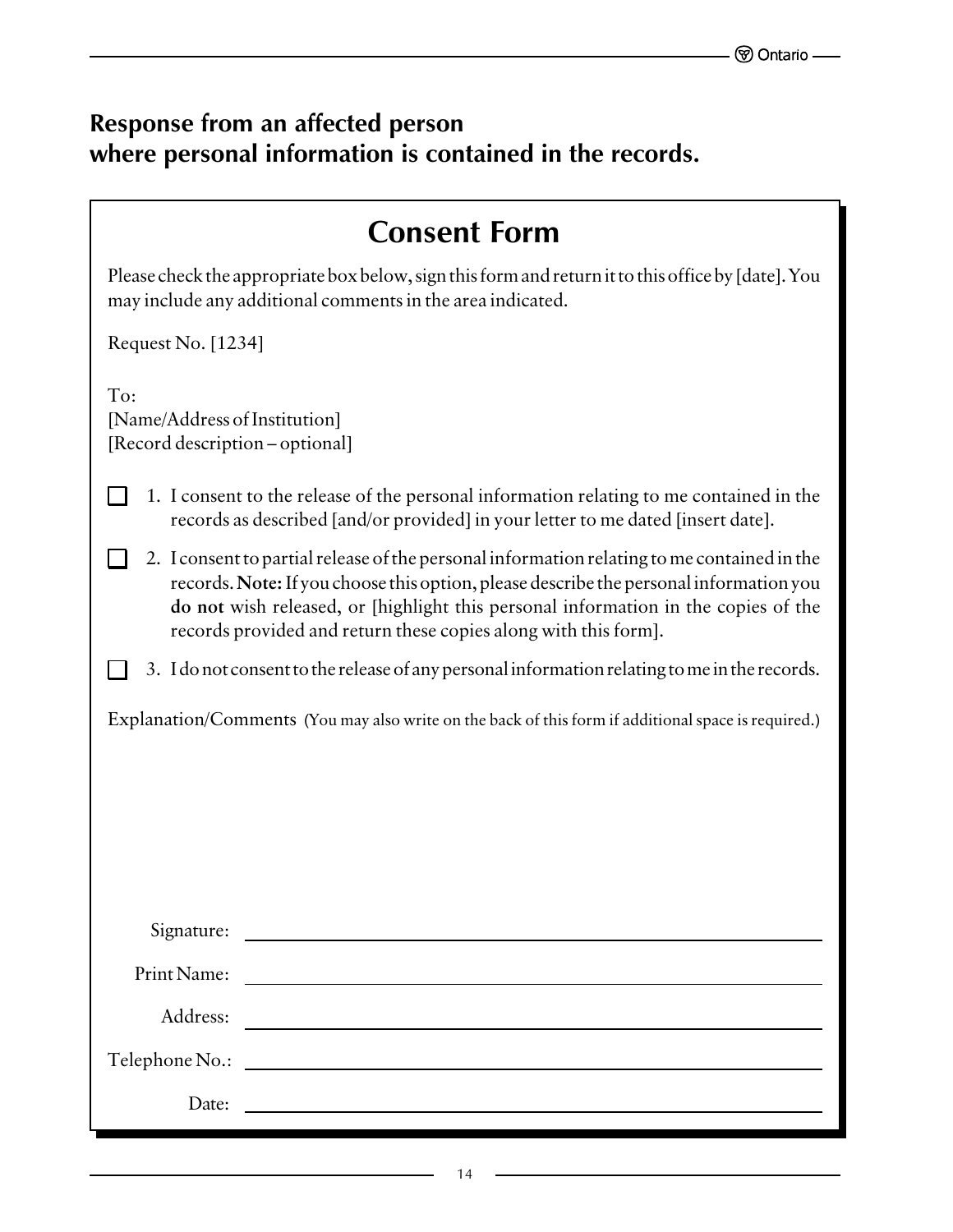Please write any additional comments below. Please write any additional comments below.

P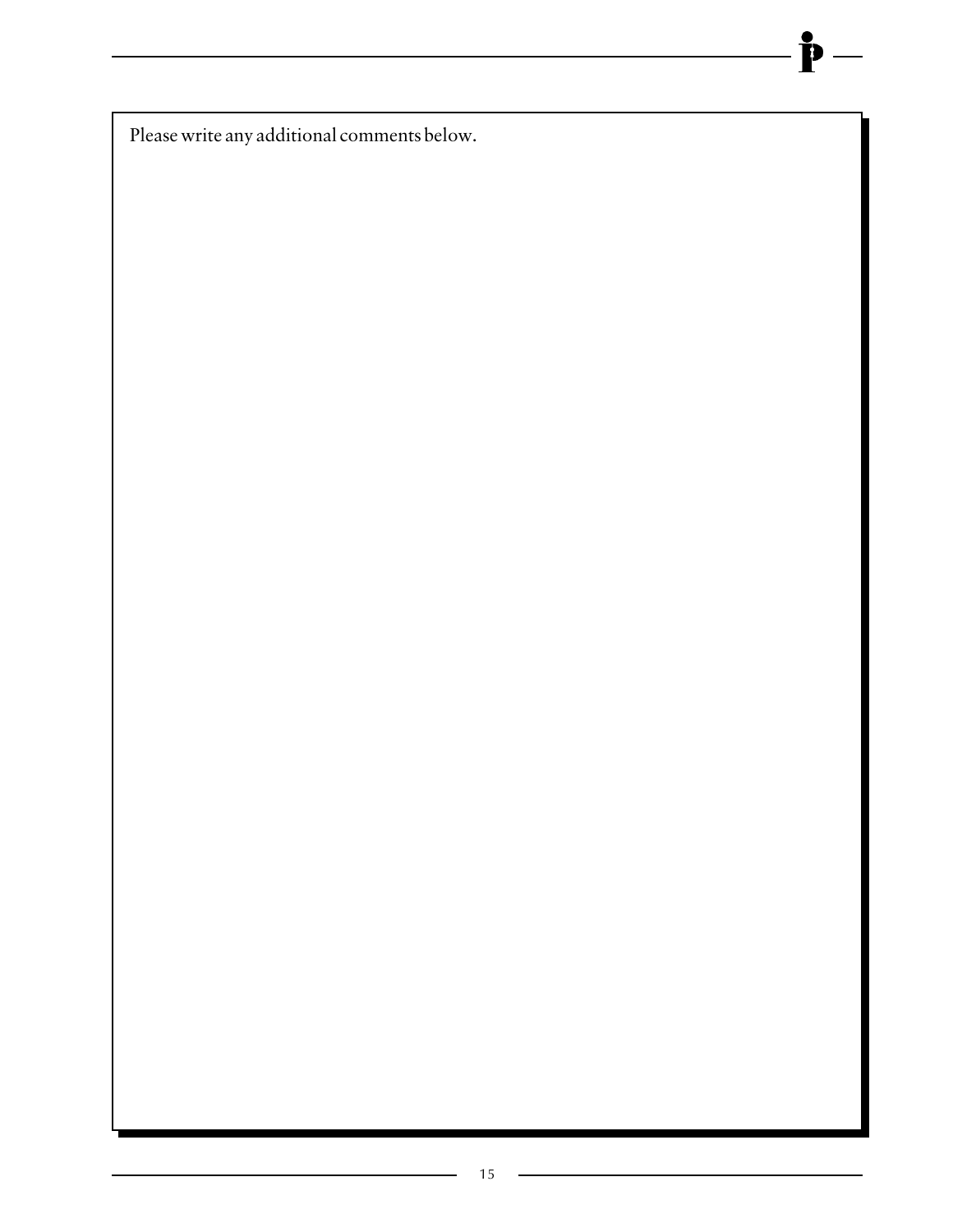#### **Response where commercial information referred to in sections 10/17 of the** *Acts* **is contained in the records.**

### **Consent Form**

Please check the appropriate box below, sign this form and return it to this office by [date]. You may include any additional comments in the area indicated.

Request No. [1234]

To: [Name/Address of Institution] [Record description – optional]

- 1. I consent to the release of the information relating to [name of organization/company] contained in the records as described [and/or provided] in your letter to me dated [insert date].
- 2. I consent to partial release of the information relating to [name organization/company] contained in the records. **Note:** If you choose this option, please describe the information you **do not** wish released, or [highlight this information in the copies of the records provided and return these copies along with this form].
- $\mathcal{L}^{\mathcal{A}}$ 3. I do not consent to the release of any information relating to the [name organization/ company] contained in the records.

#### **Where option 2 or 3 has been chosen**

Where option 2 or 3 has been chosen, please indicate how the information you wish withheld satisfies the three-part test set out [in the cover letter] or [below]. (You may also write on the back of this form if additional space is required.)

Signature of individual who has the authority to bind the organization/company: Print Name and Position: Address: Latin Contract Contract Contract Contract Contract Contract Contract Contract Contract Contract Contract Contract Contract Contract Contract Contract Contract Contract Contract Contract Contract Contract Contract Telephone No.: Date: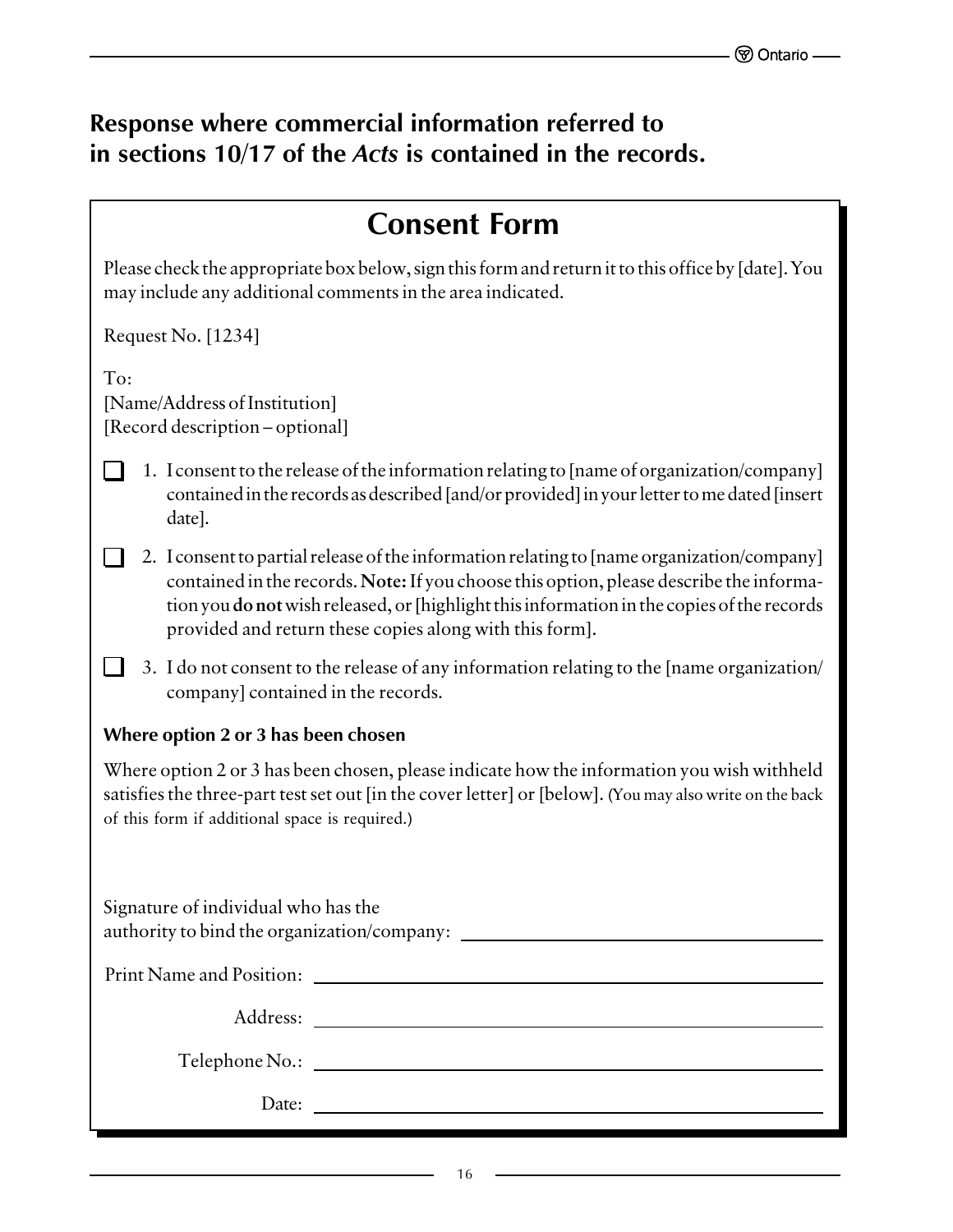Please write any additional comments below.

P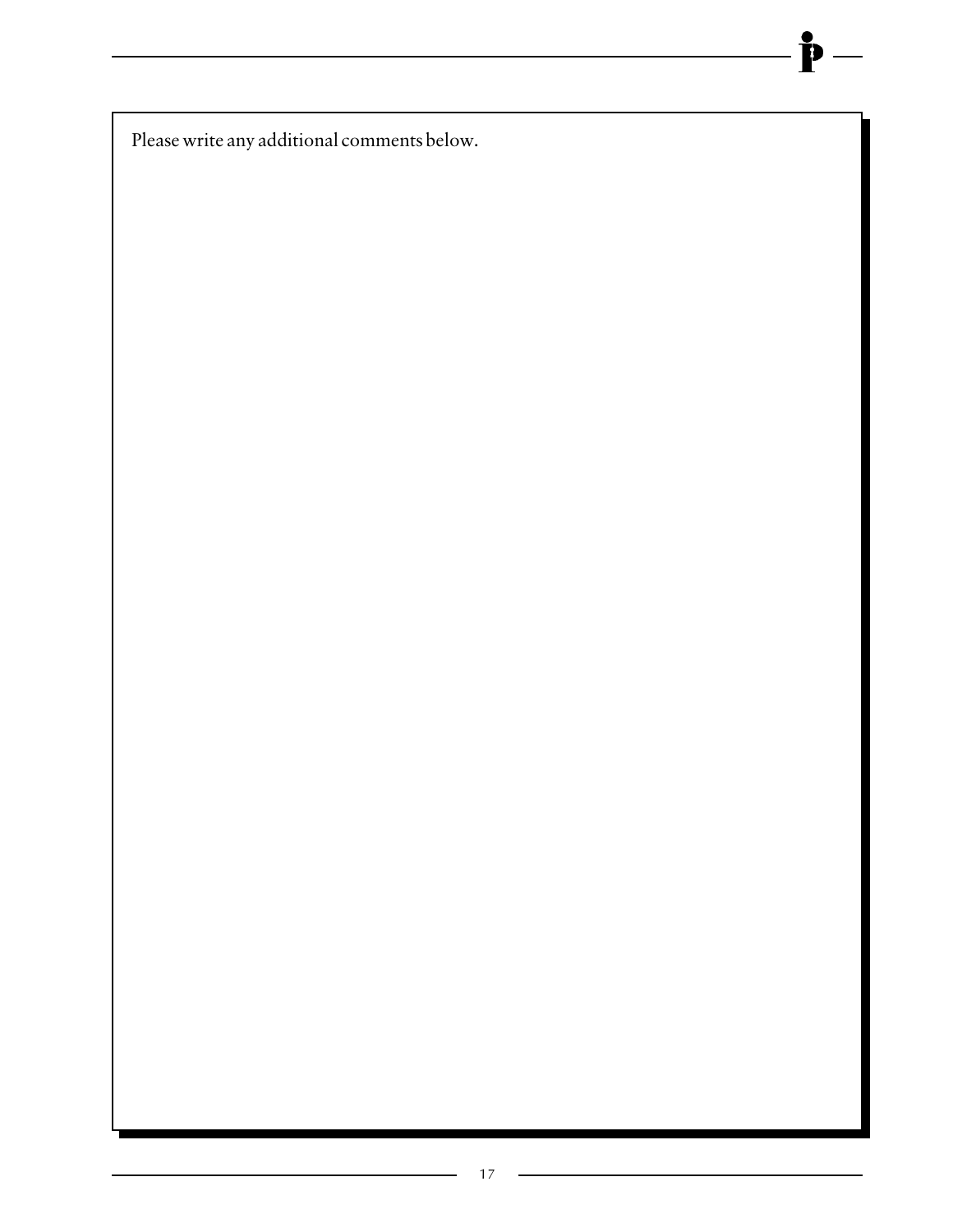## <span id="page-20-0"></span>**Appendix B — Records Retrieval Forms**

## **Records Retrieval Form**

#### **Part I — Completed Search**

- \* Please re-read the text of the request to ensure you understand exactly what the applicant is requesting, then consider whether you have any records that would be responsive. If you are unsure whether to include a record or not, please contact the Information and Privacy Unit at [telephone number]. Please also read the following definitions:
	- **Record** A record is recorded information in any form, and includes correspondence, maps, plans, drawings, diagrams, reports, notebooks, forms, handwritten notes and memos as well as information captured on all other media such as films, videotapes, microfilm, photographs, sound recordings, computer files, e-mail, and optical disks.
	- **Search** Search time consists of every hour of manual search time required to locate and identify responsive records. This includes staff time involved in searching for the records, examining file indices, file plans or listings of records either on paper or in a computer, pulling paper files/specific paper records out of files, and/or reading through files to determine whether the records are responsive. Search time does not include time spent to copy the records, time spent going from office to office or off-site storage to look for the records or having someone review the results of the search.

Indicate what places were searched (e.g., what files in which offices or file rooms)

Name(s) of any staff contacted during the search

Methods/processes used to conduct the search and types of files searched (e.g., searching e-mail, other electronic files, paper files, file lists, off-site file lists, microfiche, etc.)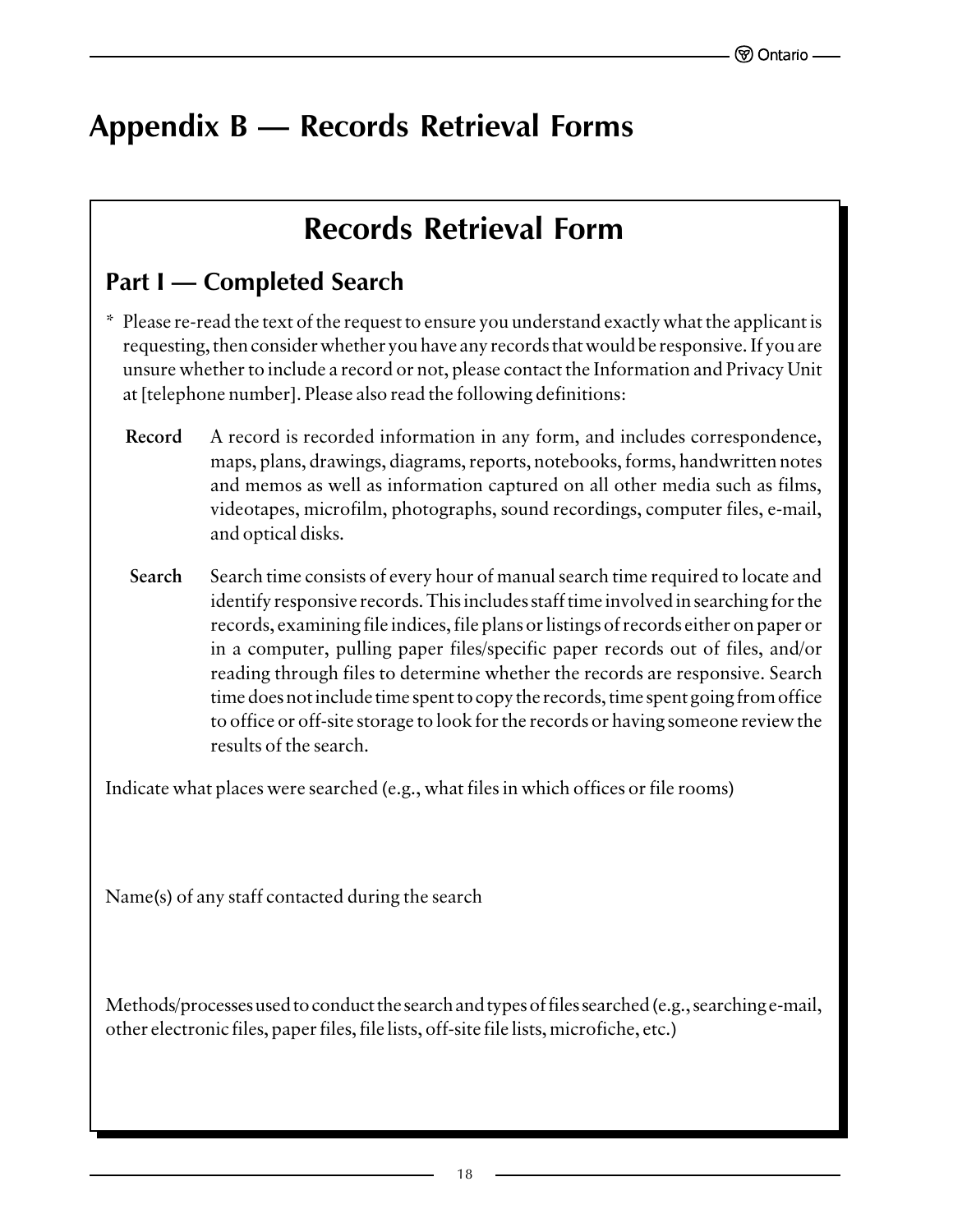| Responsive records located $\Box$ Yes $\Box$ No                                                                                                                                            |  |
|--------------------------------------------------------------------------------------------------------------------------------------------------------------------------------------------|--|
| Indicate if responsive records no longer exist but did exist at one time (i.e., provide the number<br>of the Records Retention Schedule which authorized the destruction of those records) |  |
|                                                                                                                                                                                            |  |
|                                                                                                                                                                                            |  |
|                                                                                                                                                                                            |  |
|                                                                                                                                                                                            |  |
| Are there any issues/sensitivities around these records or this request?<br>$\mathbf{I}$ Yes<br>$\sqrt{\phantom{a}}$ No<br>(if yes, please explain)                                        |  |
|                                                                                                                                                                                            |  |
|                                                                                                                                                                                            |  |
|                                                                                                                                                                                            |  |
|                                                                                                                                                                                            |  |
|                                                                                                                                                                                            |  |
|                                                                                                                                                                                            |  |
|                                                                                                                                                                                            |  |
|                                                                                                                                                                                            |  |
|                                                                                                                                                                                            |  |
|                                                                                                                                                                                            |  |
|                                                                                                                                                                                            |  |
|                                                                                                                                                                                            |  |
|                                                                                                                                                                                            |  |
| Phone Number:                                                                                                                                                                              |  |
|                                                                                                                                                                                            |  |
|                                                                                                                                                                                            |  |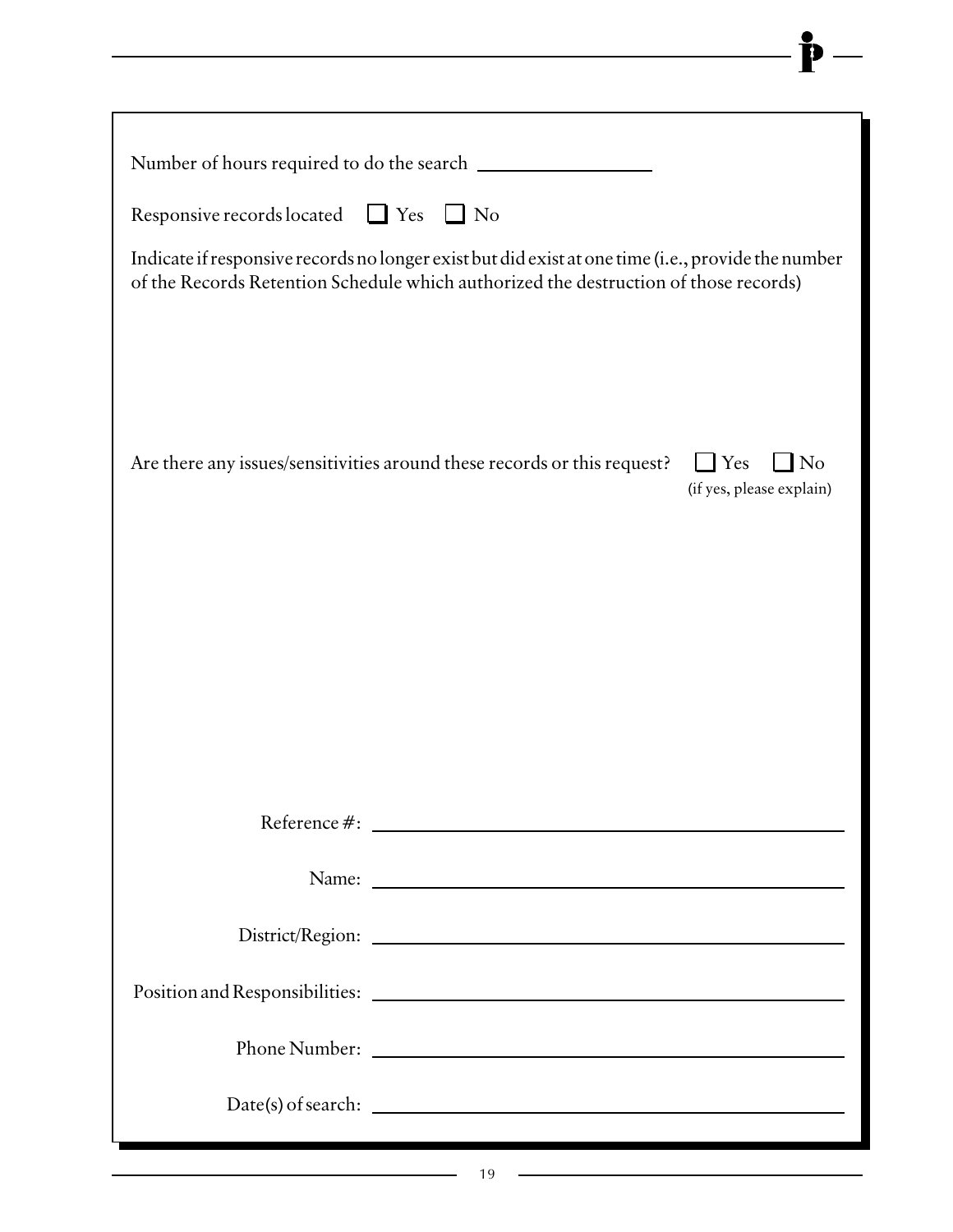### **Part II — Search Time Estimate**

Complete this form if you have performed **more than 3 hours** of search time or the request requires a search through a large volume of records. Please keep detailed notes of the search — in the event of an appeal, you may be required to defend the extent of the search by providing a sworn affidavit or by giving testimonial evidence at a hearing.

\* Please re-read the text of the request to ensure you understand exactly what the applicant is requesting, then consider whether you have any records which would be responsive. If you are unsure whether to include a record or not, please contact the Information and Privacy Unit at [telephone number].

Indicate what places were searched (e.g., what files in which offices or file rooms)

Name(s) of any staff contacted during the search

Methods/processes used to conduct the search and types of files searched (e.g., searching e-mail, other electronic files, paper files, file lists, off-site file lists, microfiche, etc.)